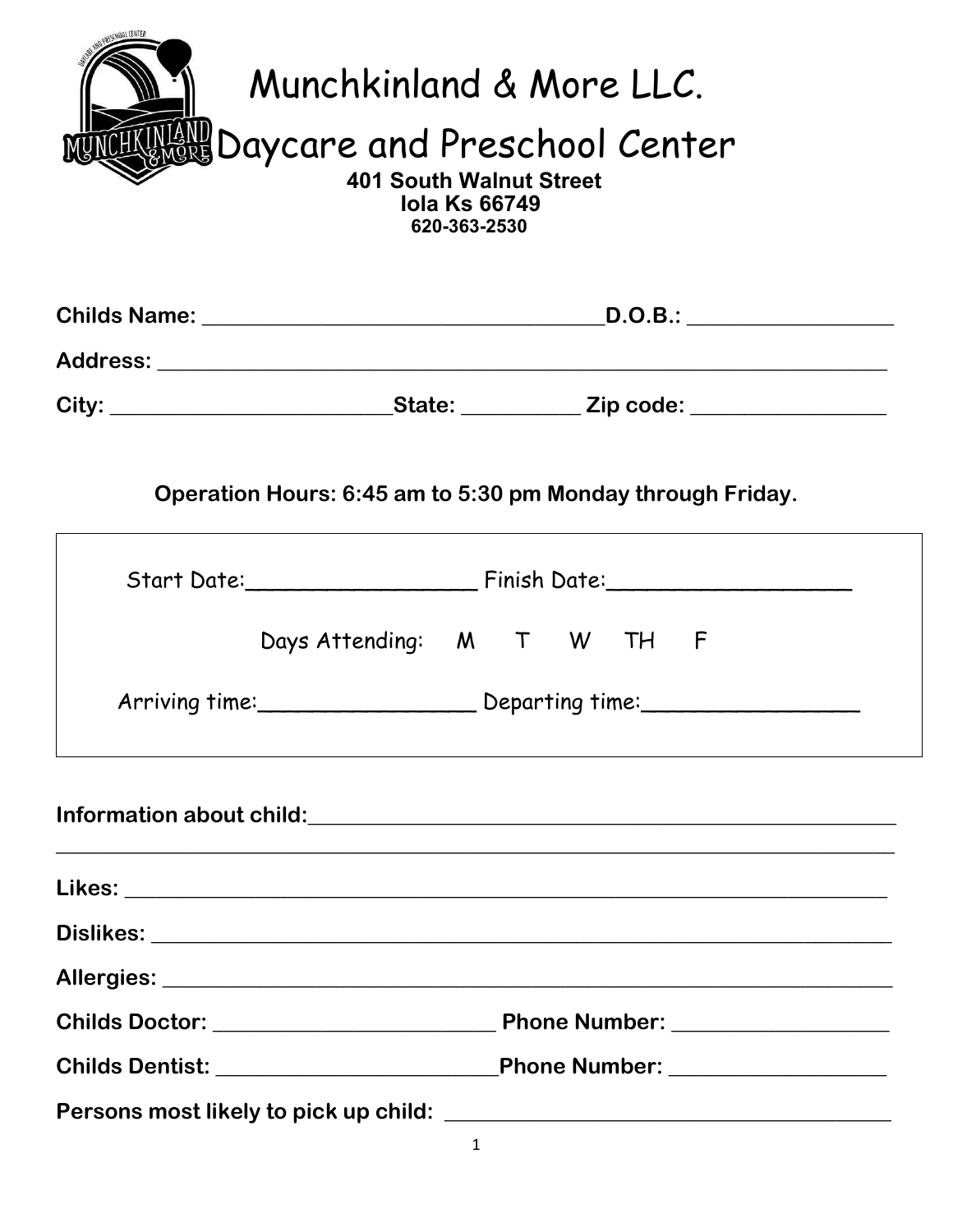| <b>Parent/Guardian Information:</b>                                                              |
|--------------------------------------------------------------------------------------------------|
|                                                                                                  |
|                                                                                                  |
|                                                                                                  |
|                                                                                                  |
|                                                                                                  |
|                                                                                                  |
|                                                                                                  |
|                                                                                                  |
|                                                                                                  |
|                                                                                                  |
| <b>Parents Status: Married</b><br><b>Divorced</b><br><b>Single</b><br><b>Separated</b>           |
| (If divorced any court ordered paperwork needs to be included for the<br>child/children's file.) |
| Emergency contact numbers and Authorized to pick up child:                                       |
|                                                                                                  |
|                                                                                                  |
|                                                                                                  |
|                                                                                                  |
|                                                                                                  |
|                                                                                                  |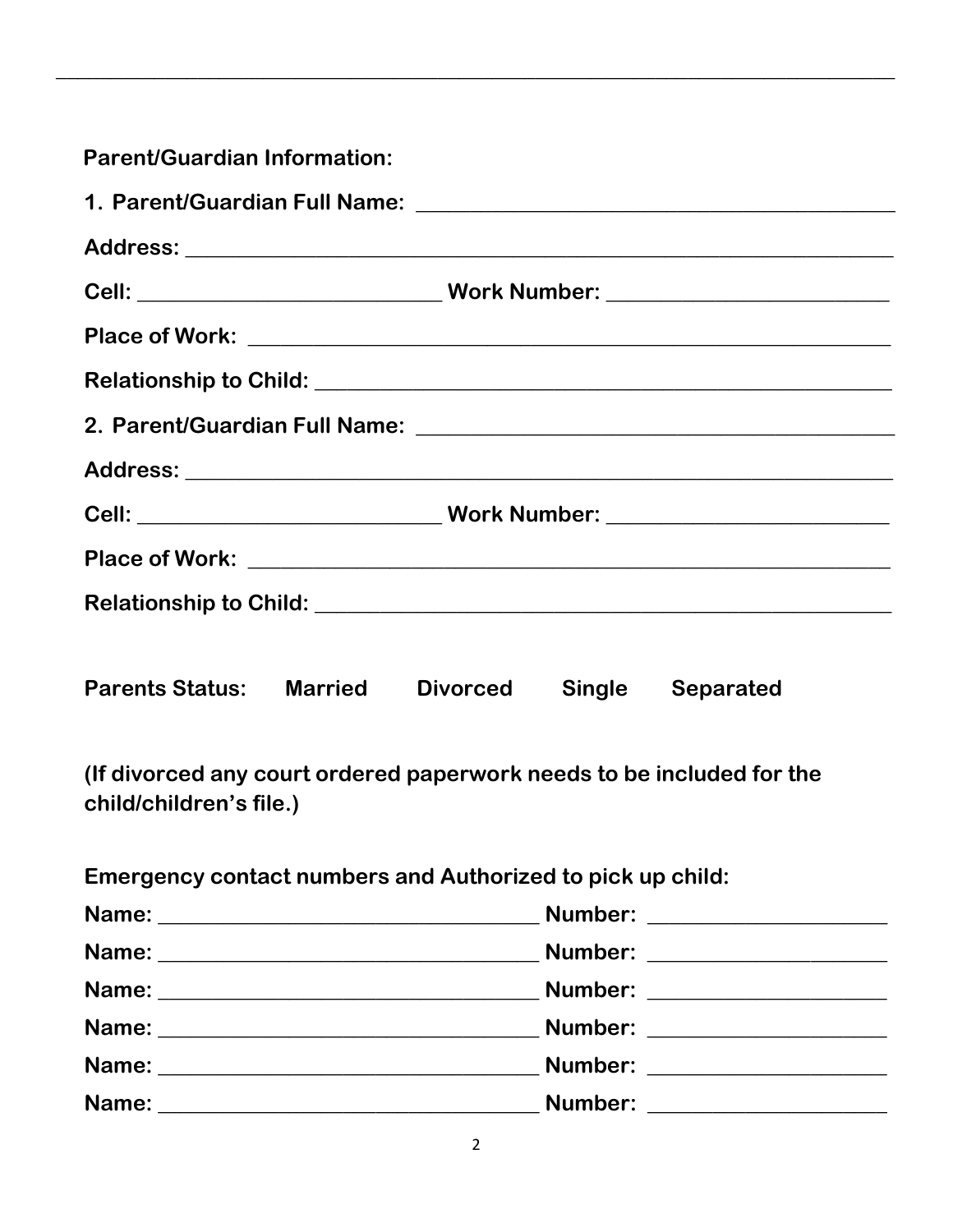| People not authorized to pick up child: |                               |
|-----------------------------------------|-------------------------------|
|                                         | Number: _____________________ |
|                                         | Number: ____________________  |
|                                         |                               |
| Any other information:                  |                               |
|                                         |                               |

|                                 | <b>Verified by PDFfiller</b><br>07/06/2019<br>100 |
|---------------------------------|---------------------------------------------------|
| <b>Director/Owner Signature</b> | <b>Verified by PDFfiller</b><br>07/06/2019        |
| <b>Owner/Operator Signature</b> |                                                   |

#### **BOTH PARENTS SIGN BELOW @**

Date: \_\_\_\_\_\_\_\_\_\_\_\_\_\_\_\_\_\_\_\_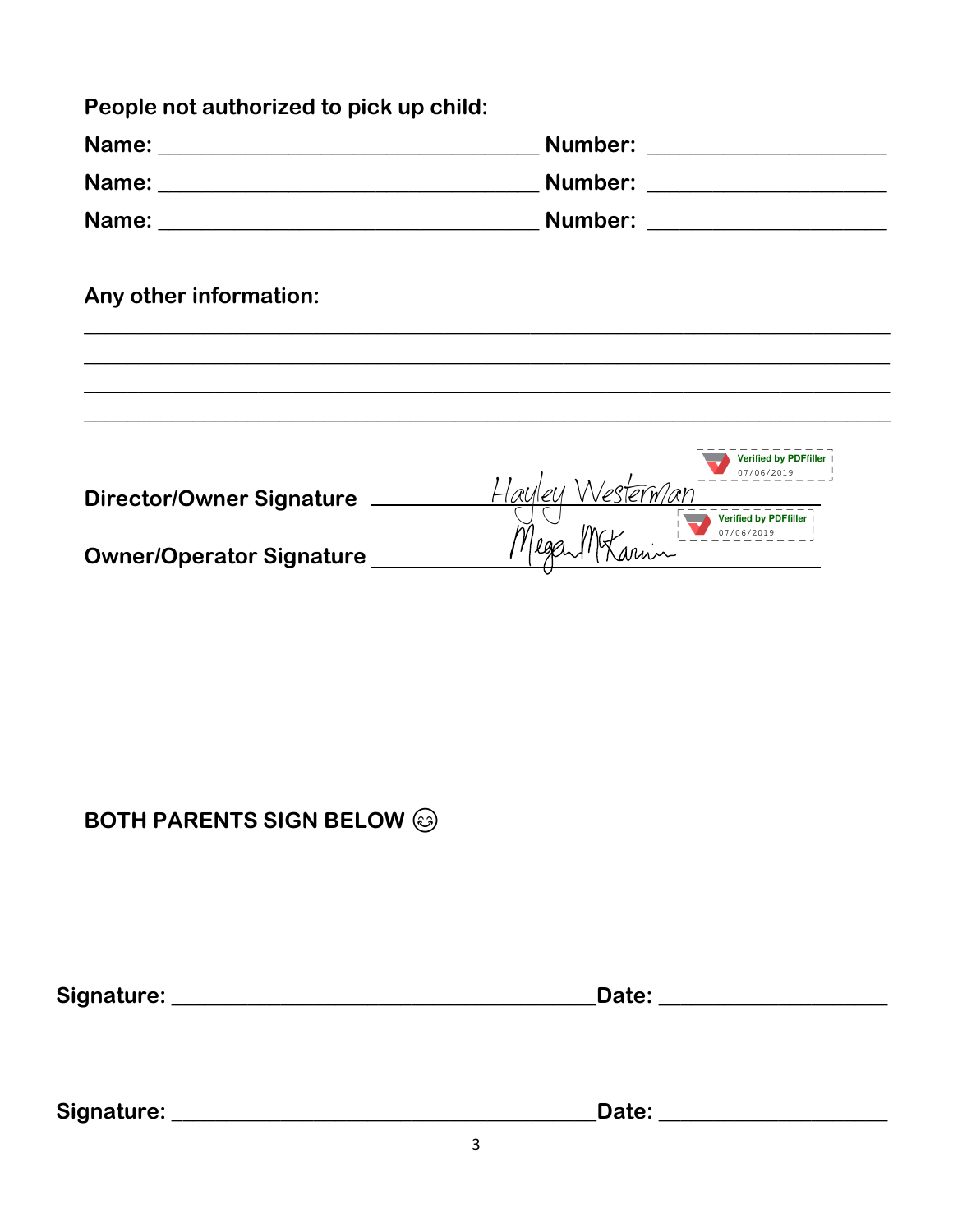## **Munchkinland & More LLC. Contract**

#### **Children Rates by age: Children Rates by age:**

**\$135.00 weekly: Poppy Seed Room (2 weeks to 2 years of age)**

**\$125.00 weekly: 2 weeks to 18 months rate \$130.00 weekly: 2 weeks to 18 months rate \$120.00 weekly: Kansas Room (12 months to 2 1/2 years of age)** 

**\$105.00 weekly: 18 months to 3 and Potty Trained rate \$110.00 weekly: 18 months to 3 and Potty Trained rate \$120.00 weekly: Yellow Brick Road Room (3 and fully potty trained then \$110.00 a week, 2 1/2 to 4 years of age)**

a week, 2 1/2 to <del>-</del> years or age*)*<br>\$110.00 weekly: Over the Rainbow Room (fully potty trained 3 to 5 years of age) \$100.00 weekly: Emerald City Room (summertime rates, 5 to 12 years of age) \$50.00 weekly: After School Rates (unless out of school)

### **Center Operation Times and Holidays**

**The center will be open Monday through Friday from 6:45 am (no earlier) and The center will be open Monday through Friday from 6:45 am (no earlier) and close at 5:30 pm (no later). The center will be CLOSED for all Federal close at 5:30 pm (no later). The center will be CLOSED for all Federal Holidays as listed New Year's Day, Memorial Day, Independence Day, Labor Holidays as listed New Year's Day, Memorial Day, Independence Day, Labor Day, Thanksgiving Day and the day after, Christmas Eve and Christmas Day. Day, Thanksgiving Day and the day after, Christmas Eve and Christmas Day, if these**  days land on a weekend the center will be closed the Friday before and the monday<br>**after. These days MUST be paid for.** 

### **Payments**

**Payments will be due every Friday for the upcoming week by 5:30 pm. You will pay a week in advance for your child's spot. If payments are not made by Friday at 5:30 pm a late fee will be applied to account of \$35.00 until paid. You will receive a late fee notice the next day.** 

### **Late Fees**

**If you are late picking up your child, you will owe a \$35.00 late fee that will be applied to your next daycare payment. This will be applied after 5:30 pm. A \$10.00 reminder fee will be applied if late payment is not paid and will be do the next day by 5:30 pm. Unpaid fees will end in termination of child.** 

**If you are late making your payment on Fridays by 5:30 pm a late fee of \$35.00 will be applied to your account daily until paid. Payments are due on Fridays every week. If not paid by Monday child will not be able to return to center until the fees are paid this will result in termination of services.**